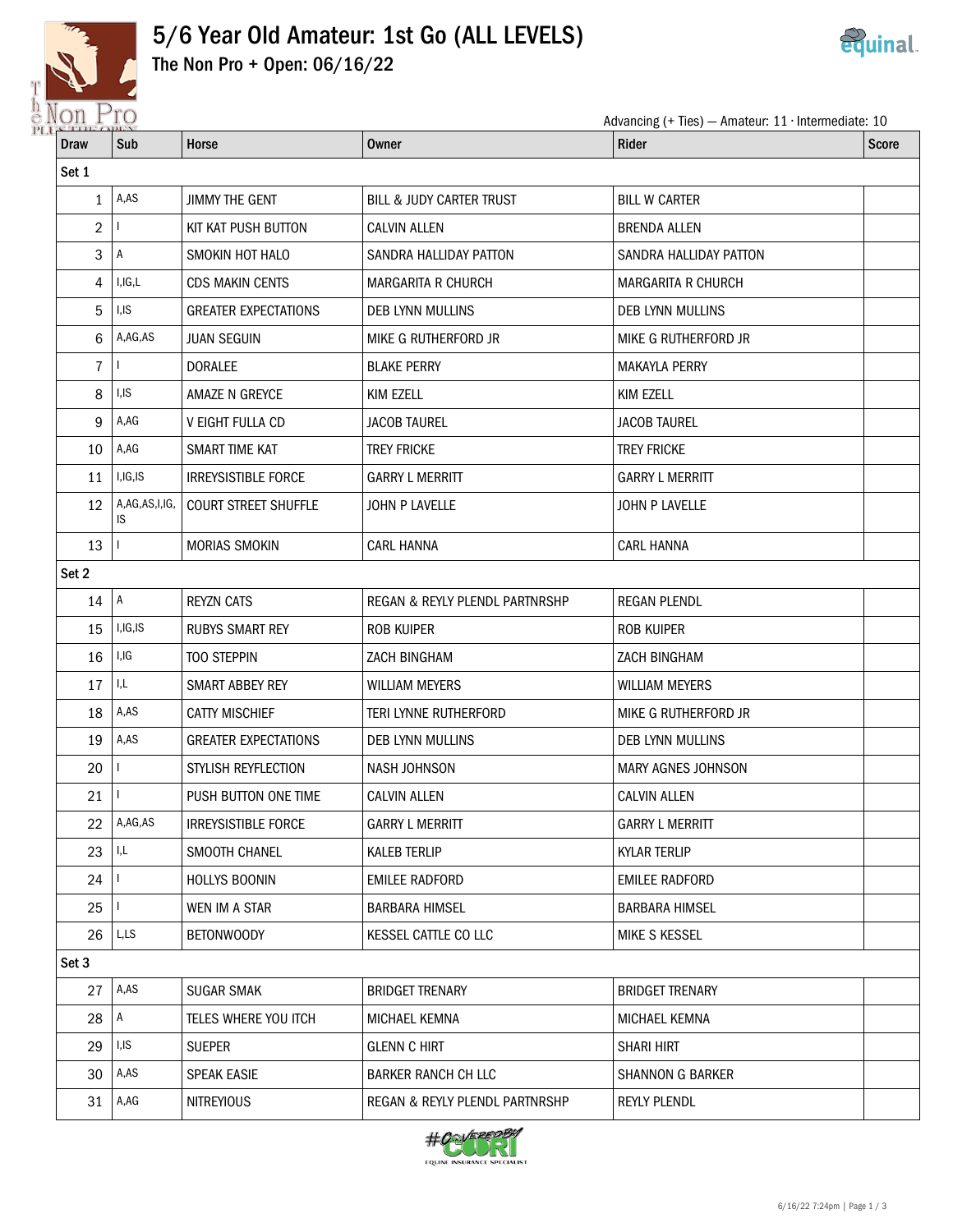

## 5/6 Year Old Amateur: 1st Go (ALL LEVELS) The Non Pro + Open: 06/16/22



| <b>CALLES</b><br>Draw | $\overline{D}_{\infty}$<br>Sub | Horse                       | <b>Owner</b>                     | <b>Rider</b>               | <b>Score</b> |  |
|-----------------------|--------------------------------|-----------------------------|----------------------------------|----------------------------|--------------|--|
| 32                    |                                | WHY WOODNT YOU              | THE OVER FORTY RANCH             | <b>MIKE JONES</b>          |              |  |
| 33                    | I, IS                          | <b>METALICIOUS</b>          | GKK EQUINE INTERESTS, LLC        | <b>GAYLE KARANGES</b>      |              |  |
| 34                    | А                              | WEN IM A STAR               | <b>BARBARA HIMSEL</b>            | <b>BARBARA HIMSEL</b>      |              |  |
| 35                    | Α                              | <b>DORALEE</b>              | <b>BLAKE PERRY</b>               | <b>MAKAYLA PERRY</b>       |              |  |
| 36                    | I, IG, IS                      | PRINCE OF CAT               | <b>ROB KUIPER</b>                | <b>ROB KUIPER</b>          |              |  |
| 37                    | L,LS                           | ONCE IN A WHILE             | LEE HOOVER JR JR                 | <b>VICKI HOOVER</b>        |              |  |
| 38                    |                                | <b>JAZZAREY LIL</b>         | <b>GABE WEBSTER</b>              | NICOLE WEBSTER             |              |  |
| 39                    | I, IS, L, LS                   | CATTY HAWK TOO              | JEANINE BENENATI                 | <b>JEANINE BENENATI</b>    |              |  |
| Set 4                 |                                |                             |                                  |                            |              |  |
| 40                    | $\overline{A}$                 | <b>BLUEAINTYERCOLOR</b>     | ROBERT SOUTHWORTH                | ALISHA SOUTHWORTH          |              |  |
| 41                    | I, IS                          | METALLIC NIGHT STAR         | MICHAEL P EATON                  | MICHAEL P EATON            |              |  |
| 42                    |                                | TELES WHERE YOU ITCH        | MICHAEL KEMNA                    | MICHAEL KEMNA              |              |  |
| 43                    | A                              | REYZIN YOU SUEN             | <b>GALE FORCE QUARTER HORSES</b> | ROBERT A GALE              |              |  |
| 44                    | A,AG                           | <b>REDNECK HILLBILLIE</b>   | COWAN RANCH, INC.                | <b>MAKAYLA COWAN</b>       |              |  |
| 45                    | Α                              | SHAY ONCE WAS YOURS         | LORI B GALE                      | <b>ROBERT A GALE</b>       |              |  |
| 46                    | A                              | KIT KAT PUSH BUTTON         | <b>CALVIN ALLEN</b>              | <b>BRENDA ALLEN</b>        |              |  |
| 47                    | I, IS                          | LET IT FLO                  | KIM EZELL                        | KIM EZELL                  |              |  |
| 48                    | Α                              | <b>SUEPER</b>               | <b>GLENN C HIRT</b>              | <b>SHARI HIRT</b>          |              |  |
| 49                    | L                              | SKILZ TO PAYTHE BILZ        | CIRCLE W CATTLE CO               | <b>BRAYDEN WOODS</b>       |              |  |
| 50                    | $\mathsf{L}$                   | BLU AINT MY COLOR           | HE REINS QUARTER HORSES INC      | <b>MARK CHANNER</b>        |              |  |
| 51                    | A                              | <b>GOTACHANGEUREVILWAYS</b> | FERNANDO LOZA                    | FERNANDO LOZA              |              |  |
| 52                    | L                              | <b>JAZZAREY LIL</b>         | <b>GABE WEBSTER</b>              | NICOLE WEBSTER             |              |  |
| Set 5                 |                                |                             |                                  |                            |              |  |
|                       | 53 $ A,AS$                     | SUEPER SMOOTH               | John Pinkston                    | LICA PINKSTON              |              |  |
| 54                    | $\mathbf{L}$                   | DIZZY MIZZ LIZZY            | <b>JANN PARKER</b>               | <b>JANN PARKER</b>         |              |  |
| 55                    | $\mathbf{L}$                   | <b>BLUEAINTYERCOLOR</b>     | ROBERT SOUTHWORTH                | ALISHA SOUTHWORTH          |              |  |
| 56                    | A                              | <b>BET SHES BELIEVIN</b>    | <b>GALE FORCE QUARTER HORSES</b> | ROBERT A GALE              |              |  |
| 57                    | A,AS                           | <b>METALICIOUS</b>          | GKK EQUINE INTERESTS, LLC        | <b>GAYLE KARANGES</b>      |              |  |
| 58                    | I,IS                           | <b>JESSE SUE</b>            | KIMBERLY KULCZYCKI-BURTNER       | KIMBERLY KULCZYCKI-BURTNER |              |  |
| 59                    | A,AG                           | TOO STEPPIN                 | ZACH BINGHAM                     | ZACH BINGHAM               |              |  |
| 60                    | I,IS                           | <b>ENTIRELY METALLIC</b>    | MICHAEL P EATON                  | DEBRA JO EATON             |              |  |
| 61                    | Α                              | STYLISH REYFLECTION         | NASH JOHNSON                     | MARY AGNES JOHNSON         |              |  |
| 62                    | A,AG                           | <b>DEMOLISH</b>             | ROBERT SOUTHWORTH                | <b>CONNOR SOUTHWORTH</b>   |              |  |
| 63                    |                                | SKILZ TO PAYTHE BILZ        | CIRCLE W CATTLE CO               | <b>BRAYDEN WOODS</b>       |              |  |
| 64                    | ΙL                             | ROYALTY CAT RG              | AARON ROSE RUSSELL               | AARON ROSE RUSSELL         |              |  |